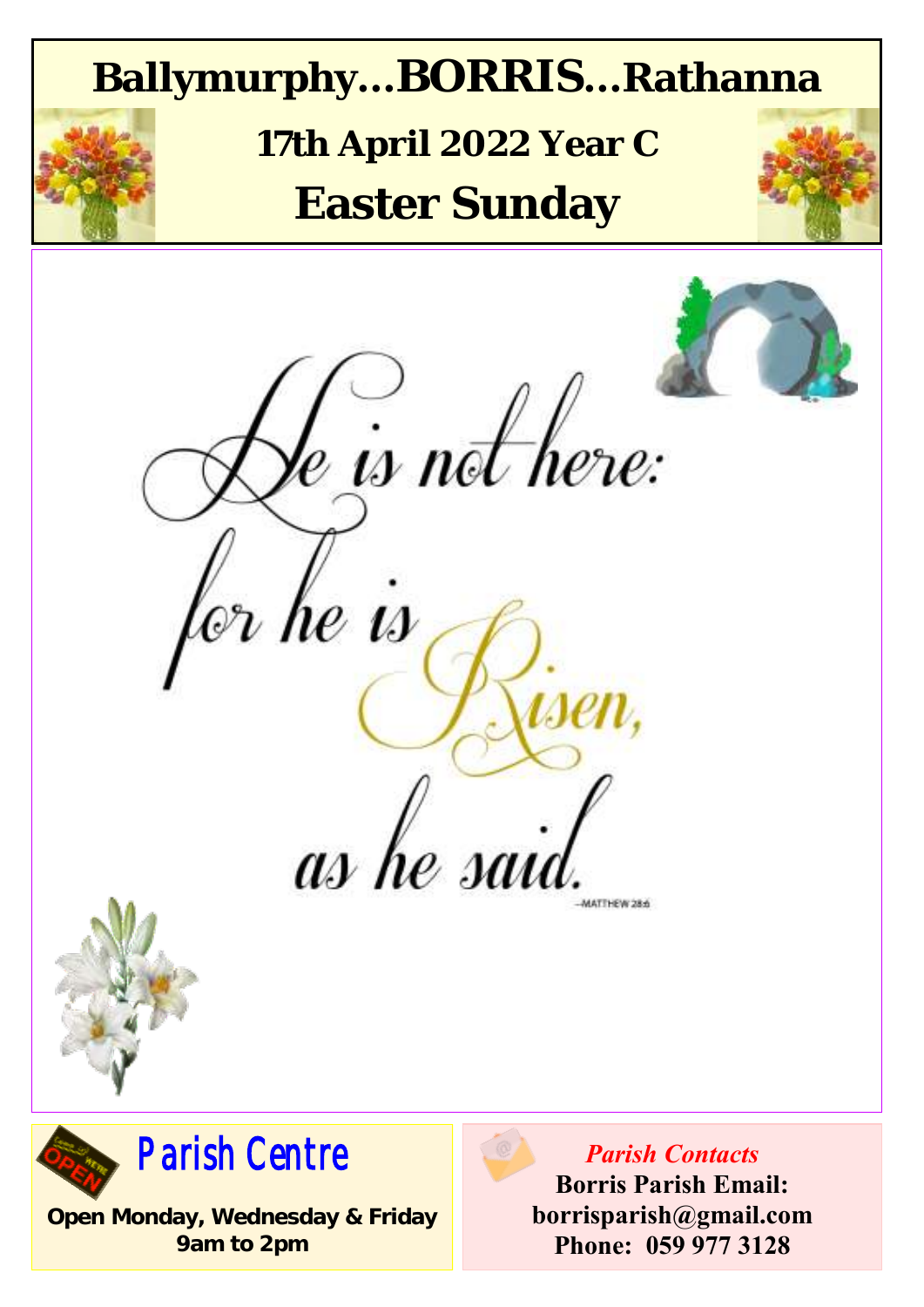## *With Love We Remember... Saturday 16th & Sunday 17th April No Morning Mass in Ballymurphy We Pray For...*

**Margaret Ryan Borris, Jack Carroll & Kitty Carroll Killedmond, Kathleen Fleming Borris, James Breen Borris, Ellen & Joseph Walsh Moyvalley, Ann Kavanagh Mount Leinster Lodge, Tom Murphy Upper Cottages Borris**

*Anniversary Masses this Week*

**Wednesday 20th April: NO MASS Thursday 21st April: NO MASS Friday 22nd April: John & Mary Dowling & their daughter Mary-Jo** 

### *May they see God and live forever...*

#### *Act of Spiritual Communion*

My Jesus, I believe that You are present in the Most Holy Sacrament. I love You above all things, and I desire to receive You into my soul.

Since I cannot at this moment receive You sacramentally, come at least spiritually into my heart.

I embrace You as if You were already there and unite myself wholly to You. Never permit me to be separated from You.

**Amen.**

*Safeguarding* 

If you are concerned about the welfare & safety of children or vulnerable adults contact the **Director of Safeguarding Ms. Kathleen Sherry**  Mob: 085-8021633, email [safeguarding@kandle.ie](mailto:safeguarding@kandle.ie)

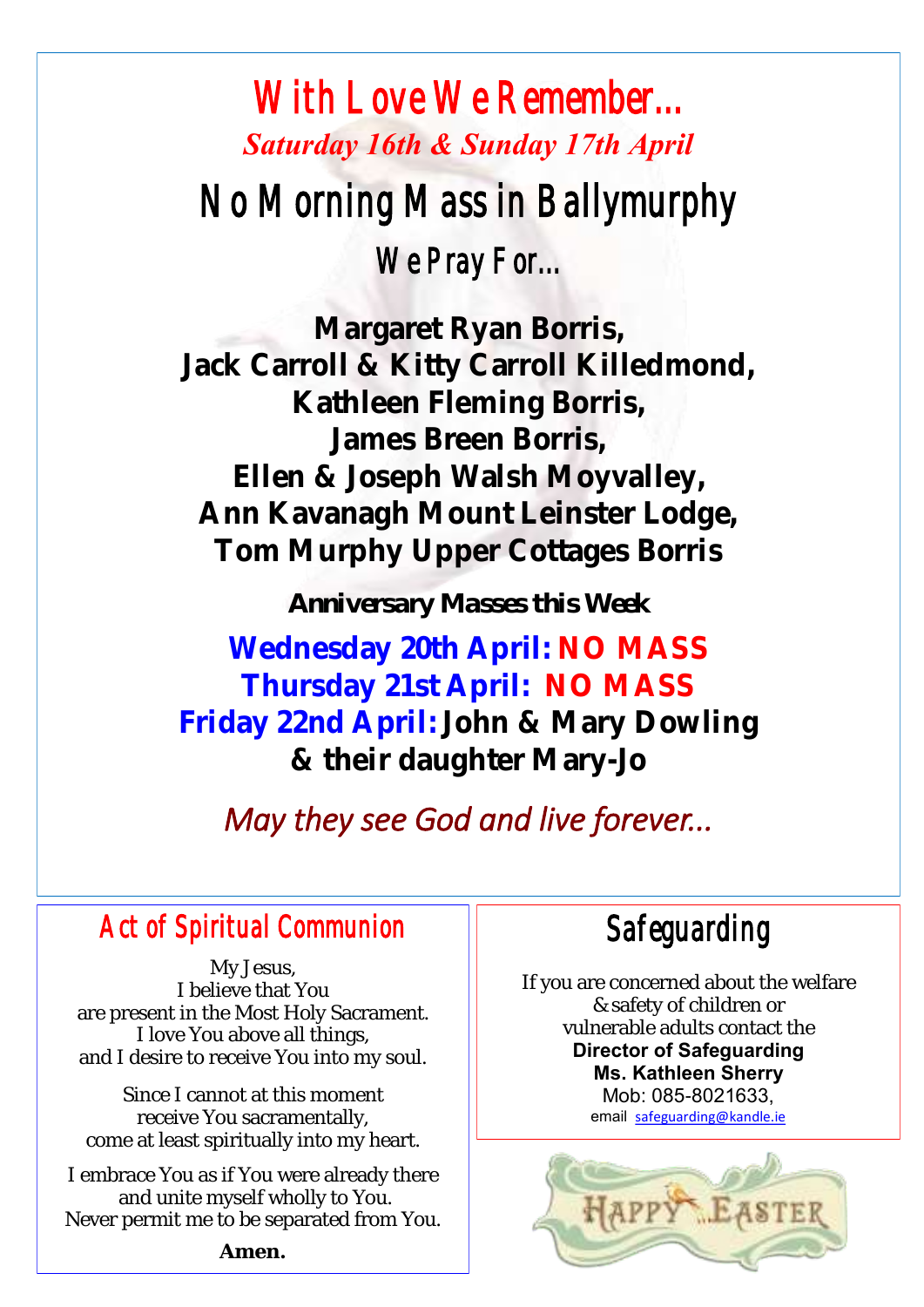## *An Easter Message for 2022*

Everyone remarks these days on how good it is to be able to gather together. These past two years of restricted and curtailed ceremonies, in this most sacred week of the year, was very challenging. While we continue to emerge out of that more restricted period we are learning, now, what we must do to live alongside this pandemic. The mantra from health authorities has moved, positively, from 'regulation' to our taking on 'personal responsibility'.

Earlier this week, our Chrism Mass offered us the opportunity to gather in large numbers for the first time in three years. And we have continued to gather in those numbers for Holy Thursday, Good Friday and into the great Easter Vigil and Easter Day. Isn't it great to gather, wonderful to see each other in a faith context again?

Today on Easter Sunday we gather at an empty tomb in the realisation that Jesus has risen: "*Why look among the dead for someone who is alive? He is not here; he has risen*" (Lk.24:5), the two men tell the women as they gather at first light at the empty tomb. He is alive, then and now, and His life brings joy and hope to our Church.

During Lent we gathered in different groups, in different fora, as we took part in the Listening Lent on the Universal Synod journey which Pope Francis has invited us. In those gatherings you spoke honestly about your joys, your pains, your hopes for the Church, your Church, our Church. These gatherings remind us of the importance of our listening to one another; as the women listened to the angels, and the disciples listened to the women.

It is also very important to listen to the Risen Lord. Holy Week has offered us very tangible ways to experience our faith: the washing of the feet – our invitation to service, the veneration of the Cross – our invitation to reverence, the Easter Vigil fire – our invitation to be that light for one another. Christ is our Light. His light comes from an empty tomb. A light that penetrates the darkness of war and the prevalence of evil in our world. A light that reminds us, we have nothing to fear. A light, in a world that is broken that offers hope. A light that illuminates a message we need now to hear.

As we gather, wherever we gather, may we put before the Risen Lord our joys and hopes, our griefs and anguishes in the knowledge that in Him all things are redeemed, all hope restored, and all life is made new. Blessings for Easter,

 *+Bishop Denis Nulty*